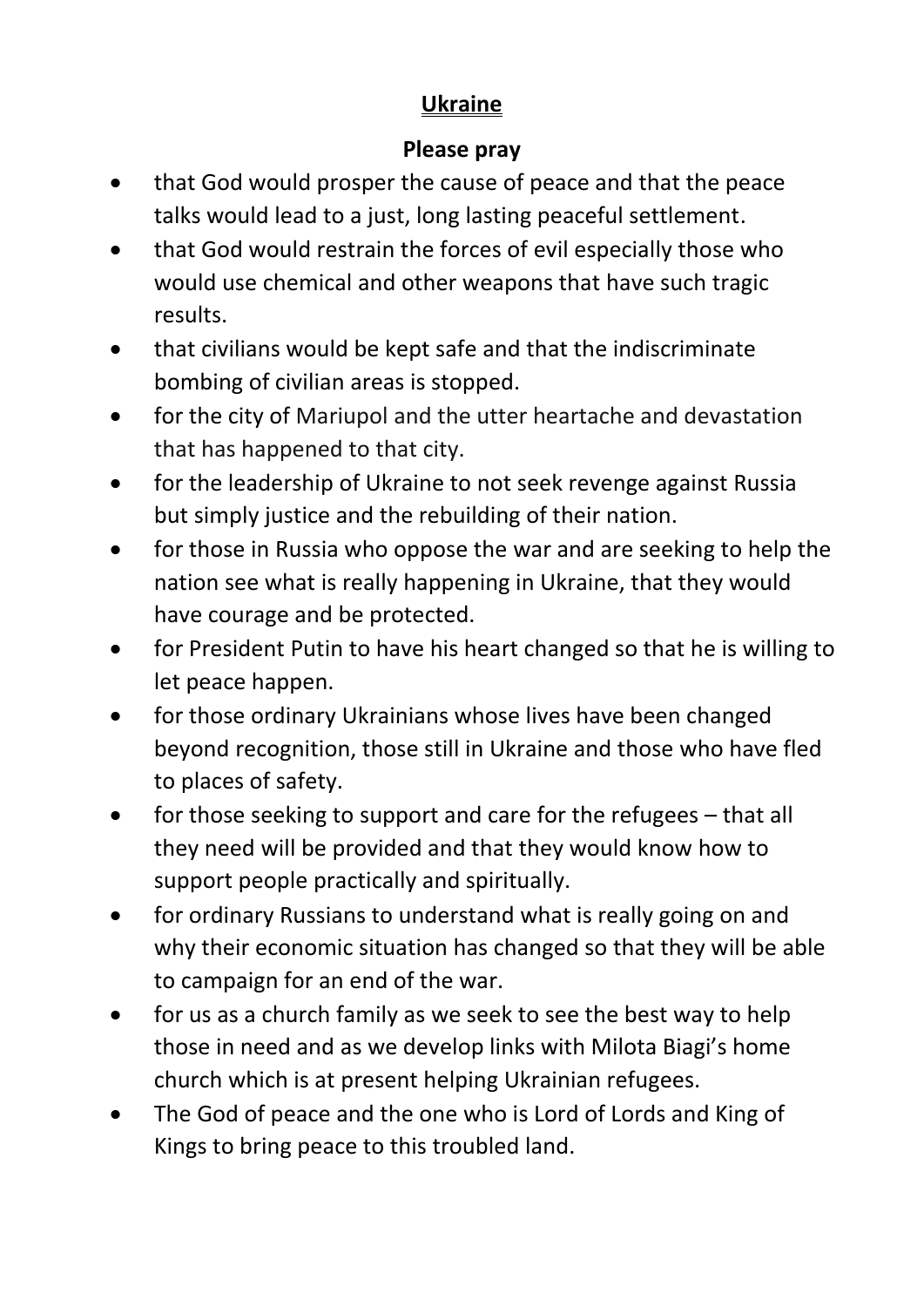### **Associate Vicar role**

#### **Please give thanks that God answered our prayers and that**

- we now have the money to fully fund 5 years due to the generosity of God's people and a local trust. This is so amazing and happened just a month after we officially launched the idea to our congregations.
- we are still seeing generous gifts which will allow us to look at being able to be creative in the future. God has indeed blessed us in ways we could not have anticipated.
- the congregations grasped the vision for this role and responded so generously.
- the Diocese and Deanery are accepting that we have both the need and the means to fund this role.

#### **Please pray that**

- God would even now be preparing the heart of the right person for the role and that they would see the job advertised.
- a good number would apply for the role.
- as role descriptions are written, a job pack produced, advertising decisions made, that God would guide all that process.
- God would continue to grow the church family of Christ Church St Andrews so that all will see the need for such a role.
- the appointment of a new Archdeacon of Canterbury will not slow down the process.
- we would appoint the right people to be on the interview panel.
- the interview panel would be of a common mind when they have interviewed.
- the PCC will be given the wisdom and discernment they need as they oversee the process.
- The Diocese and Deanery would continue to support the role.
- we would be able to appoint for a start date of  $1<sup>st</sup>$  August or 1 st September 2022.